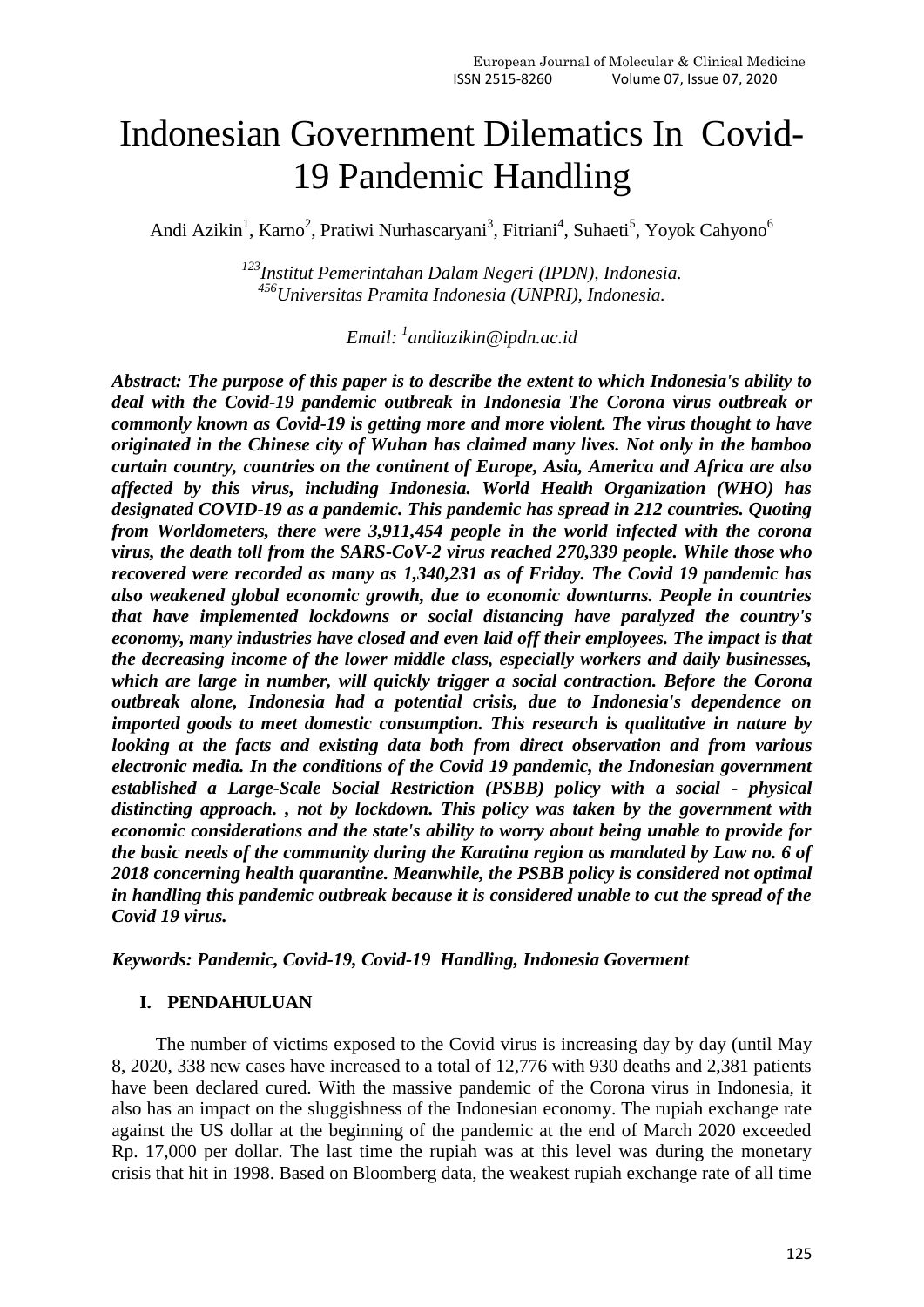was at Rp 16,650 per US dollar which was reached on June 17, 1998. World financial institutions, economists and government authorities have made a number of predictions that the Indonesian economy could fall into the worst case scenario if it does not properly cope with the Corona pandemic. When the outbreak of the corona virus pandemic has spread and hit Indonesia, the government is trying to be responsive and preventive in overcoming this pandemic outbreak. Some of the highlights are physical distancing calls or behavior to maintain distance in interacting with other people. Physical distancing appeal is a form of awareness by a person. In fact there are still many people who come out to interact in the crowd, especially the movement of people going home to the village or the large number of Indonesian Workers (TKI) or Foreign Workers (TKA) who enter Indonesia who are feared that this virus is transmitting from person to person so that it has implications. on the mass transmission of the Covid-19 virus.

When the WHO announced a warning of the dangers of the corona virus that could threaten all countries in the world at the end of December 2019, after the first case was found in Wuhan, China, China, almost all countries in the world were prepared to be on standby or alert to be aware of the spread of the corona virus in their respective countries starting from the beginning of January 2020 ago. In Indonesia, since the early announcement of two residents of Depok that were positive for corona on March 2, 2020, the government has tried to be ready and anticipate to face this pandemic outbreak. Starting with the case of the disclosure of the patient's identity, paid examinations, lack of facilities and Personal Protective Equipment (PPE) for medical personnel to infection and death of medical personnel (the latest data is Saturday, April 11, 2020, this has reached 26 doctors and 6 nurses who died. because infected with the covid 19 virus). Then the Indonesian government, received a "love" letter from WHO to establish a national covid-19 emergency. As a result, in the midst of public panic about corona, the government adopted a subsidy policy of 72 trillion to improve the tourism economy by giving discounts to foreigners to enter Indonesia.

The government's efforts to anticipate the impact of the spread of the Covid-19 virus, because from the start trying to remain calm and not panic by the spread of this virus, the Indonesian Minister of Health, dr. Terawan said that "Indonesia is free from the Corona virus" even though when Harvard University researchers doubted and expressed disbelief in the ability of Indonesian medical personnel to detect the Corona virus, the Minister of Transportation joked about the arrival of this corona virus, saying that "Indonesians are immune from the Corona Virus because like to drink herbs and eat cat rice. So when other countries close the access of people from China to enter through the airport, in Indonesia, people from China are still allowed to enter freely through the airport on behalf of foreign workers and the tourism economy. Likewise, when we need Personal Protective Equipment (PPE) such as masks, there is a scarcity and even the price skyrocketed because previously in January 2020 it was already exported in large quantities to China, and when the government imported PPE from China in March 2020, it was PPE which on Import it says Made in Indonesia.

When several regions such as the DKI Jakarta Government, Papua Province and Tegal City implement a Regional Quarantine (Lockdown) policy, the central government warns local governments that the regional quarantine or lockdown policy is the authority of the central government, not the authority of the local government, and finally the central government decides on a Restriction Policy. Large-Scale Social (PSBB). Regional heads who make their own rules will be subject to sanctions ranging from reprimands to disciplinary punishments. What should the government do, is it enough that the Social - Physical Distancing policy, PSBB policy, lockdown, or the policy plan to increase the national emergency status to become a Civil Emergency is effective enough to cope with the spread of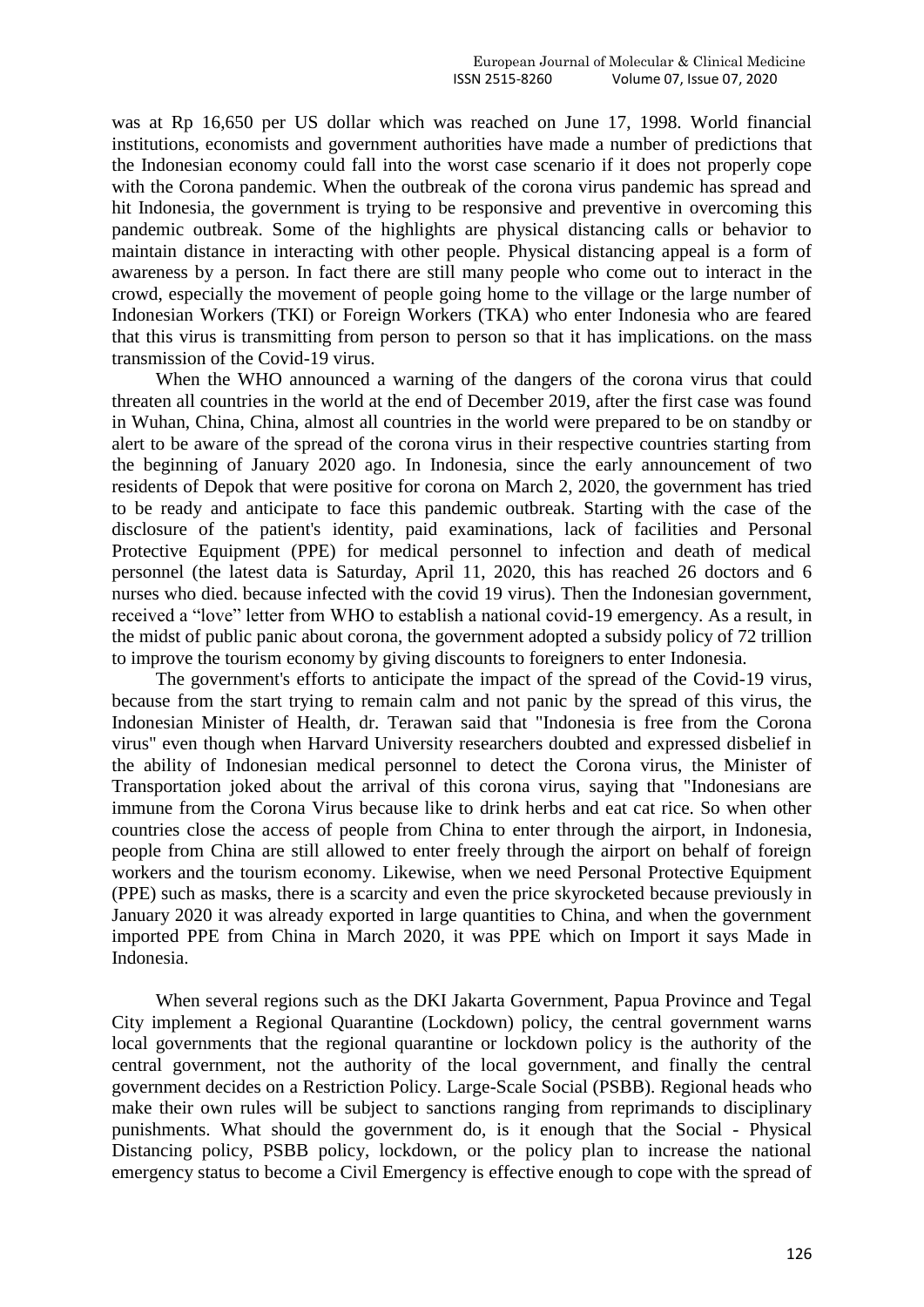COVID-19 virus? This paper will try to describe the extent of Indonesia's ability to handle the Covid-19 pandemic outbreak in Indonesia.

#### **II. LITERATURE REVIEW**

Corona virus is the name of the virus family that can cause respiratory problems ranging from mild to severe. Previously, we were familiar with other coronaviruses that were also endemic, namely the Severe Acute Respiratory Syndrome Corona Virus (SARS-Cov) and Middle East Respiratory Corona Virus (MERS-CoV). Covid-19 itself is a new type found in Wuhan, Hubei Province, China in 2019. Therefore, this virus is named Corona Virus Disease-2019 which is abbreviated as COVID-19.

Conceptual models for the COVID-19 outbreak in Wuhan with the consideration of individual behavioural reaction and governmental actions (Lin et al., 2020)

A sound system of emergency reserve supplies is crucial to the management of public health emergencies. Based on international experiences with pandemic control, the world should emphasize improving the system of emergency reserve medical supplies in the process of establishing and improving public health emergency response systems, and it should promote the establishment of international cooperative programs to jointly deal with public health emergencies of international concern in the future (Wang et al., 2020).. to provide detailed reporting and analyses of the present rapid responses to COVID-19 in Indonesia. We outline the gaps and limitations in the responses, based on our rapid analysis of media contents, from government speeches and reports, social and mass media platforms. We present our recommendations toward more rapid, effective, and comprehensive responses (Djalante et al., 2020).

the challenges of crisis and emergency risk communication with special populations during a pandemic. a model of community engagement, disaster risk education, and crisis and emergency risk communication to prepare minority communities and government agencies to work effectively in a pandemic, build the capacity of each to respond, and strengthen the trust that is critical at such moments (Crouse Quinn, 2008).

Often, while clinicians get this information, support personnel do not, leading to absenteeism and deteriorating healthcare services. Leadership can use good risk communication (complete, widely transmitted, and transparent) to align healthcare workers' risk perceptions with reality. They also can address the common problems healthcare workers must overcome to continue working (ie, risk mitigation techniques). Ideally, they will use a predetermined plan, probably based on the principles of Utilitarianism (maximizing the greatest good) and derived from professional and community input ((Iserson, 2020).

By emphasizing the need for immediate and genuine cooperation between government, civil society, and private individuals, the case study offers valuable lessons for other nations concerning not only the concurrent fight against the COVID-19 pandemic but also the overall responses to a public health crisis ((La et al., 2020)

the improvement includes developing a complementary communication plan, increasing human resources, and updating community-level pandemic plans. Conclusions: Participants reported many issues that may be attributable to the dichotomy (or trichotomy) of government bodies responsible for healthcare delivery during a pandemic. Increasing formal communication and collaboration between responsible government bodies will assist in clarifying roles and responsibilities and improve the pandemic response (Charania & Tsuji, 2011)

Now the Covid-19 virus is a pandemic, which has spread to more than 200 countries with 1.6 million cases and 102,659 deaths. In Indonesia, the announcement of positive Indonesian citizens was made on March 2, 2020 in Depok City. Since then the data that tested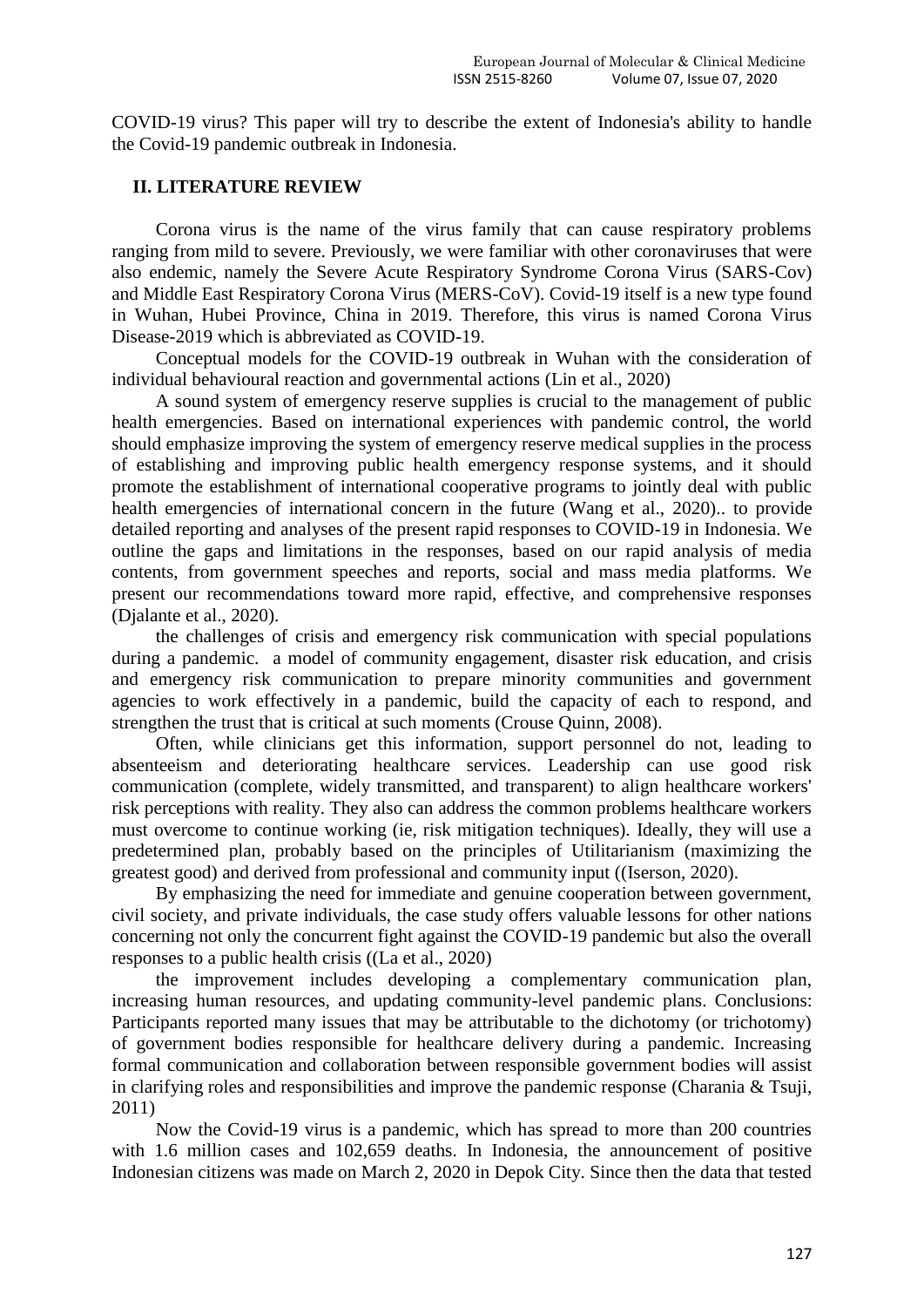positive has continued to increase. The spread of covid-19 in Indonesia has reached 50% of Indonesia's provinces, namely: Bali, Banten, DI. Yogyakarta, West Java, Central Java, East Java, West Kalimantan, East Kalimantan, Central Kalimantan, South Kalimantan, Riau Islands, North Sulawesi, Southeast Sulawesi, South Sulawesi, Lampung, Riau, Maluku, and Papua. The potential for widespread spread is still very large due to a lack of education and the government's readiness to face an outbreak. When the policy was made to close schools and university students, they chose to return to their hometowns and were even directed by the campus. Whereas with this policy students have the potential to become carriers.

Many parties are also worried about this situation, According to dr. Surahman Muin SpPD. FINASIM, a specialist in internal medicine from a leading hospital in Jakarta, said that the Covid 19 epidemic is a serious problem, all levels of society are potentially exposed to this virus, including medical personnel. However, it is unfortunate that the number of medical personnel infected with this virus has even died due to limited Personal Protective Equipment (PPE). In the midst of the outbreak, the Indonesian Doctors Association (IDI) has threatened to strike if the government cannot guarantee the provision of this personal protective equipment. Of course, this demand is very reasonable because doctors and medical personnel are at the forefront of treating Covid-19 patients.

With the number of patients increasing day by day, while the capabilities and facilities of the Covid-19 referral hospital are limited, and other hospitals refuse due to inadequate facilities. Meanwhile, Wisma Atlit Emergency Hospital, which has a capacity of 24,000 beds, can only accept light patients, patients who can be independent, because the ICU is not ready, so its function is like isolation at home. This is of course a real threat, if victims are exposed to Covid-19, this is increasing amidst limited medical personnel and health facilities.

This condition is further exacerbated by the lack of discipline, some people recommend the government to keep physical distancing and crowd in crowded places. On the other hand, it shows a reality where the central government does not immediately make a lockdown policy (Health Quarantine) but a PSBB Policy, even though many medical experts and practitioners have voiced a voice to the government to implement a lockdown policy (as mandated by Law No.6 of 2018 concerning Health Quarantine). The government only implements socio-physical distancing and conducts a Rapid Test. The rapid test itself uses the method of looking for antibodies (IgM and IgG), SARS Cov2 is not a virus particle. This means that if the Rapid Test is done before the 7th day, the result will be negative. The method that can detect the virus from the beginning of the virus entry until the 28th day (the virus is still in the body) is Real Time PCR. So the Rapid Test will be in vain if there is no selection of patients who will be tested. The rapid test has weaknesses, for example when the patient has a tight fit with the Rapid test the results can be negative, but when the PCR swab is checked the results are positive (the results come out after 5 days), then when the test is repeated with the Rapid test with the Rapid test type (same product) the results are positive.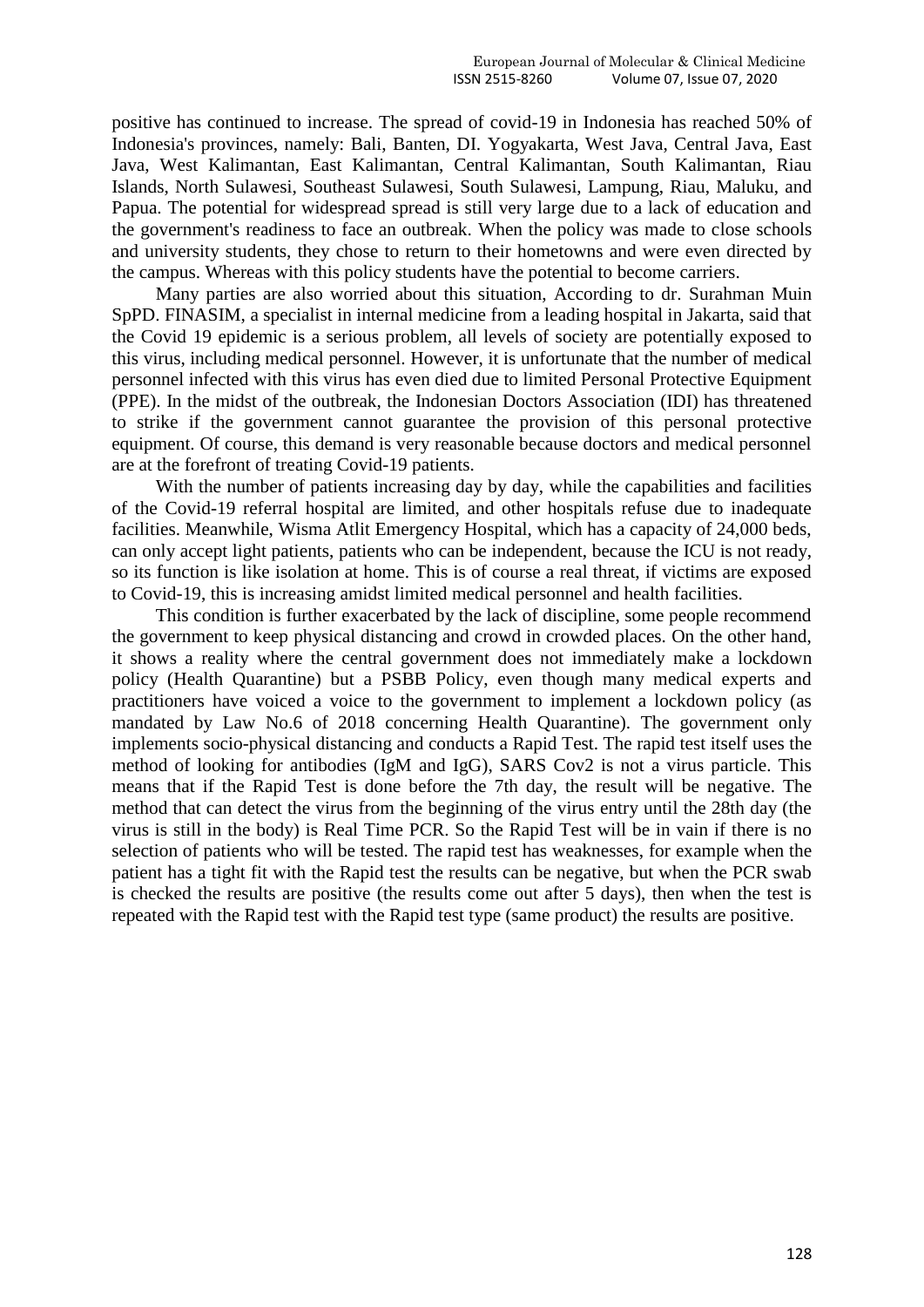

In addition, various BIN analyzes estimate the peak spread of COVID-19 in May, namely 60-80 days since the first case was discovered on March 2, 2020. It is different with ITB researchers Nuning, et al. Used the Richard Curve model (Richard's Curve) to simulate the expected number of Covid-19 in Indonesia. Nuning compared Indonesia's Richard Curve with China, Italy, Iran, South Korea, and the United States. Based on this simulation, it is found that the mean value of the sum of squares of error (RMSE) in the South Korean model is relatively similar to that of Indonesia. With this calculation, the prediction is that the number of cases will increase to 8 thousand cases. The number of daily new cases is expected to increase until the end of March with the largest number of cases reaching 600. Nuning et al. also predicts the spread of the corona virus will end mid-April 2020. Meanwhile, based on the European CDC on August 9, 2020, the number of new cases in Indonesia fluctuates but continues to increase. The question is, is Indonesia ready for the peak period of the Covid-19 pandemic?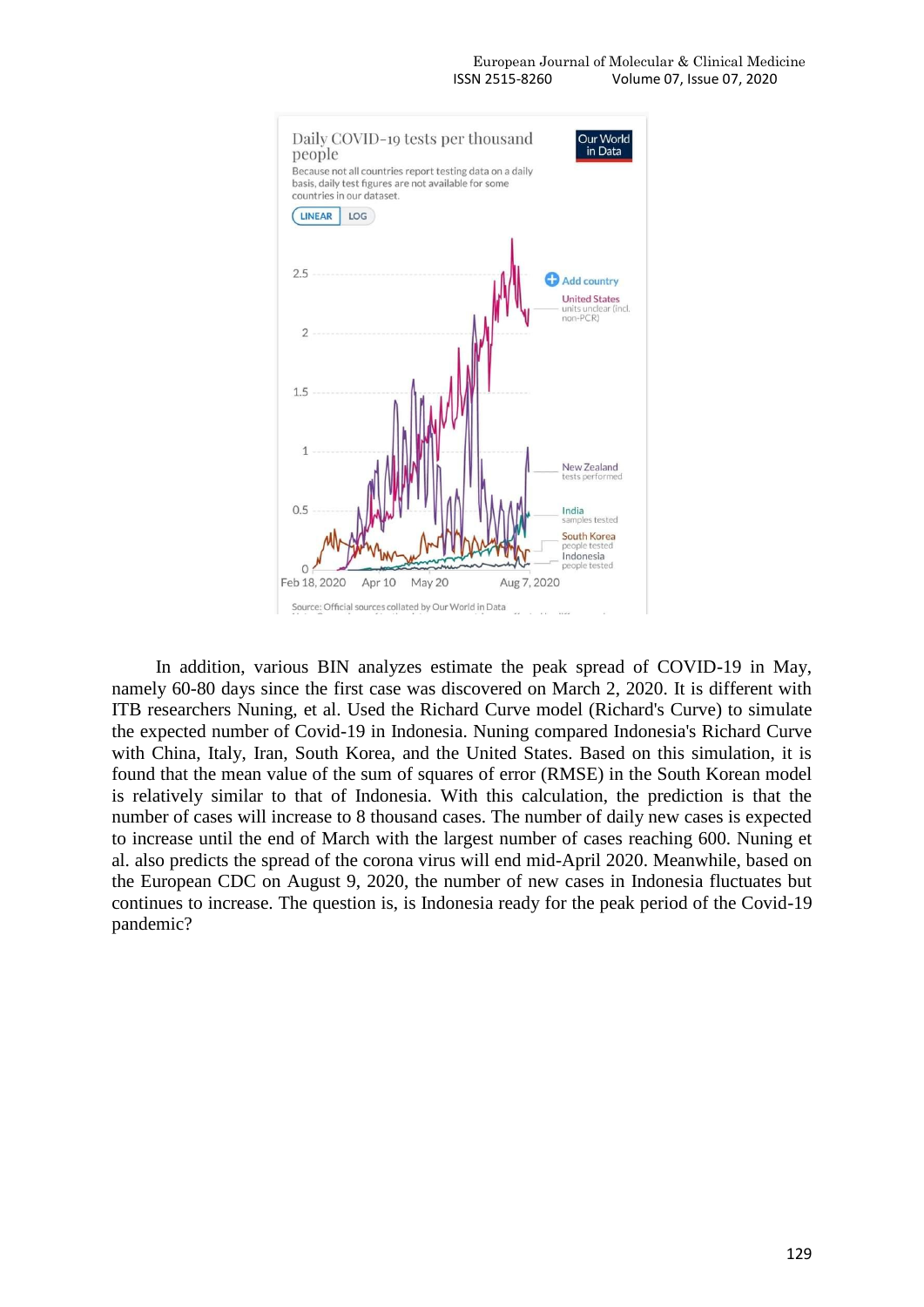

## **III. METHOD**

This research is a qualitative literature review by looking at the facts and existing data both from direct observation and from various electronic media. Based on this, in general there are several policies taken by countries affected by the pandemic.

## *Lockdown.*

Lockdown is a situation where people are not allowed to enter or leave a building or area freely for reasons of an emergency. At least 15 countries have implemented lockdowns to limit the spread of the virus, including China, Italy, Spain, etc

## *Social distancing*

According to the Centers for Disease Control and Prevention (CDC), the meaning of the term "social distancing" or "social restriction" is avoiding public places, staying away from crowds, and maintaining an optimal distance of 2 meters from other people. With the existence of social restrictions, the spread of this disease is expected to be reduced. this policy was adopted by South Korea and was successful. The success of South Korea was due to the swiftness of the South Korean government in taking swift and disciplined action

## *Herd immunity*

Literally, the term "herd immunity" means herd immunity. Herd immunity against a disease can be achieved by giving the vaccine widely or when a large proportion of people in a group have developed natural immunity after they have been exposed to and recovered from the disease. No country has yet claimed to adopt this method, even though in England this discourse had emerged.

*Isolation and quarantine*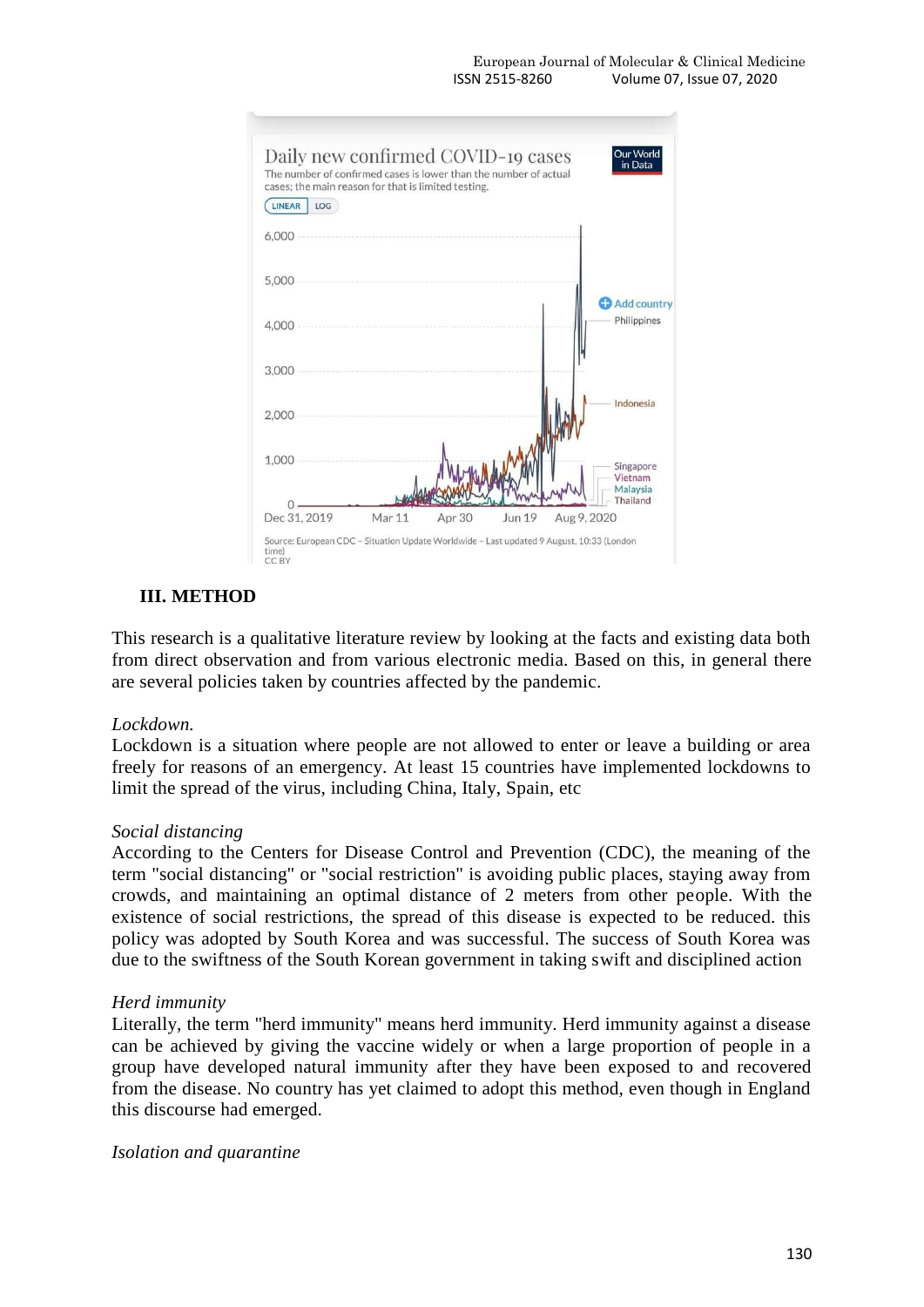Isolation is the act of separating people who are already sick from people who are not sick to prevent the spread of the Corona virus, while quarantine separates and limits the activities of people who have been exposed to the Corona virus but have not shown symptoms. Various experts recommend that quarantine at home is carried out for at least 14 days. During quarantine, it is recommended to stay at home while living a clean and healthy lifestyle, not meeting other people, and maintaining a distance of at least 2 meters from people who live in the same house. Even if this action does not stop the outbreak, it can at least slow down the number of infections or is known as Flattening the curve. The condition of the gentle curve will be very helpful in handling the maximum to the patient.

## **IV. RESULTS AND DISCUSSION**

According Kumparan.com, handling COVID-19 in Indonesia is called the "Doubt Policy". Given the very large trade and tourism traffic between Indonesia and China, the public hopes that Indonesia will immediately take preventive steps since the beginning of the outbreak of COVID-19 in China. Asynchrony of data between central and local governments and slow initial handlers. . Gradually, social distancing is established a week after the discovery of a positive patient with Covid-19. If we look at the developments during the determination of social distancing or maintaining a distance, this is less successful in resolving COVID-19 in Indonesia because of the low discipline of Indonesians. What about the lockdown option? Viewed from the positive side, lockdown has advantages such as more optimal control and handling of the outbreak, prevention of transmission to assist in tracking suspected COVID-19. Of course, this all results in the possibility of lower infection and mortality rates and lower costs for medical personnel, equipment, logistics and medical personnel.

Lockdown also has negative sides such as anxiety that triggers panic buying, especially for basic goods such as food to medical equipment such as masks and hand sanitizers. If the stock is running low, scarcity can occur and in the end the price will go up like crazy. Another negative impact of the lockdown was paralyzed economic activity. This triggers a decrease in everyone's productivity. Production and supply activities are disrupted. But on the other hand, the decline in community members continues to live in consumption houses. Lockdown also has great potential to make people flock to withdraw their money from banks and prefer to keep it in cash. If this happens, bank liquidity will certainly dry out. This is clearly a grave danger to the economy.

In addition, what is serious about the Corona Plague in the current situation is mass looting. Handling the Corona Outbreak is not just a matter of anticipating and curing diseases which tend to increase rapidly. But economic complaints are a consequence of social distancing which has begun to lead to a law of enforcement approach. The decreasing income of the lower middle class, especially workers and daily businesses, which are large in number, will sooner and later trigger a social contraction. In the conditions before the Corona outbreak alone, Indonesia had a potential crisis. Dependence on imported goods to meet domestic consumption. Plus the weakening of self-sufficiency productivity in strategic sectors such as agriculture, livestock and fisheries has made Indonesia worse off. On the other hand, the natural resource management scheme through investment cooperation positions Indonesia as the loser. In many cases investment management practices always benefit investors. Whereas SDA is public ownership that is mandated by the state to be managed for the greatest prosperity of the people.

The central government is currently implementing the PSBB policy with a Social-Physical Distancing approach in reducing the spread of the Covid 19 virus, not with the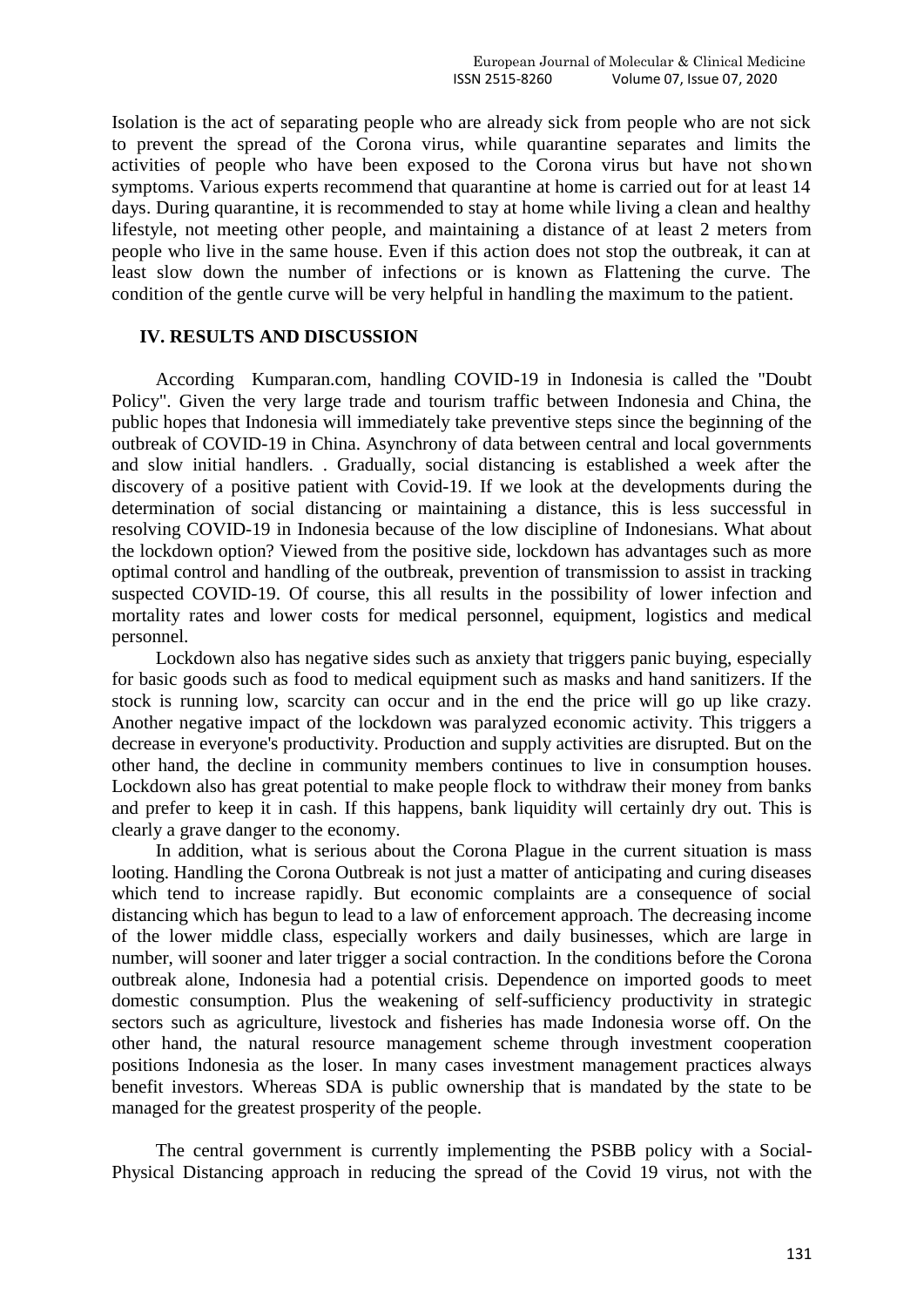Lockdown Policy (Karatina Health), presumably because of the very limited APBN budget factor. Lockdown or Regional Quarantine Policy, as if shifting the authority responsibility for the consequences of fulfilling the necessities of life to the Regional Government. The question is whether the Regional Government / Pemprov has enough cash reserves to back up all the necessities of the consequences of this PSBB. How fast is it accomplished. Many circles have caught the motive behind the emergence of the Territorial Lockdown as a form of throwing responsibility. Become a byword for the grassroots community.

If the level of social resistance rises due to hunger, then a social explosion in the form of mass plunder is bound to occur. Blended into one with economic failure due to prioritization errors. In order to back up the necessities of life in the next few months, it will be at stake on how far Indonesia's existence as a nation state will continue or there will be a crisis. Therefore, the option to lockdown or quarantine this area is like 'eating the fruit of the Malakama'. Eaten by dead mother, not eaten by dead father. If the lockdown is carried out, the economy is threatened, if not, millions of lives are at stake. Especially if the ones that are locked down are big cities that drive the country's economy, such as Jabodetabek. Then the economic impact can be very significant.

## **V. CONCLUSION**

In Indonesia, in a situation like this, the Social-Physical Distancing policy becomes an option, even though it has an impact on the economy but also prioritizes the safety of life. Another lesson we can take is that the Covid 19 Pandemic has "paralyzed" the global economy, including the existence of the superpowers America and China, China. The US leadership in global capitalism and the leadership of Chinese socialism in the midst of the economic crisis and the aftermath of the Corona global pandemic, are likely to witness in the future a change in the population map as well as a new world order under the global leadership of capitalism substitute. What NIC USA wrote as the New Caliphate. So that the policy was carried out because the Indonesian Government wanted to respond to the Covid-19 problem calmly and not panic because the Covid-19 problem not only had an impact on health but also had an impact on the economy in Indonesia and even had an impact on other fields.

# **VI. REFERENCES**

- [ 1] [https://www.kompas.com/tren/read/2020/05/08/081318865/update-virus-corona-dunia-](https://www.kompas.com/tren/read/2020/05/08/081318865/update-virus-corona-dunia-8-mei-39-juta-orang-terinfeksi-peringatan-pbb)[8-mei-39-juta-orang-terinfeksi-peringatan-pbb](https://www.kompas.com/tren/read/2020/05/08/081318865/update-virus-corona-dunia-8-mei-39-juta-orang-terinfeksi-peringatan-pbb)
- [ 2] [https://www.pikiran-rakyat.com/internasional/pr-01378588/update-virus-corona-di](https://www.pikiran-rakyat.com/internasional/pr-01378588/update-virus-corona-di-dunia-sabtu-8-mei-2020-amerika-serikat-catat-lebih-dari-2000-kematian?page=3)[dunia-sabtu-8-mei-2020-amerika-serikat-catat-lebih-dari-2000-kematian?page=3](https://www.pikiran-rakyat.com/internasional/pr-01378588/update-virus-corona-di-dunia-sabtu-8-mei-2020-amerika-serikat-catat-lebih-dari-2000-kematian?page=3)
- [ 3] [https://www.tribunnews.com-pm-australia-ragu-indonesia-bebas-virus-corona-menkes](https://www.tribunnews.com-pm-australia-ragu-indonesia-bebas-virus-corona-menkes-terawan-orang-ragu-ya-biarin-saja/)[terawan-orang-ragu-ya-biarin-saja](https://www.tribunnews.com-pm-australia-ragu-indonesia-bebas-virus-corona-menkes-terawan-orang-ragu-ya-biarin-saja/)
- [ 4] [https://www.jpnn.com/news/warga-punya-hajatan-dibubarkan-tetapi-tka-tiongkok](https://www.jpnn.com/news/warga-punya-hajatan-dibubarkan-tetapi-tka-tiongkok-masuk-dibiarkan)[masuk-dibiarkan](https://www.jpnn.com/news/warga-punya-hajatan-dibubarkan-tetapi-tka-tiongkok-masuk-dibiarkan)
- [ 5] [https://www.nasional.kompas.com-istana-ingatkan-lockdown-kewenangan-pemerintah](https://www.nasional.kompas.com-istana-ingatkan-lockdown-kewenangan-pemerintah-pusat/)[pusat](https://www.nasional.kompas.com-istana-ingatkan-lockdown-kewenangan-pemerintah-pusat/)
- [ 6] [https://joernalinakor.com/istana-tidak-ada-lock-down-daerah-kepala-daerah-yang](https://joernalinakor.com/istana-tidak-ada-lock-down-daerah-kepala-daerah-yang-membuat-aturan-sendiri-akan-di-kenakan-sanksi-mulai-dari-teguran-hingga-hukuman-indisipliner/)[membuat-aturan-sendiri-akan-di-kenakan-sanksi-mulai-dari-teguran-hingga-hukuman](https://joernalinakor.com/istana-tidak-ada-lock-down-daerah-kepala-daerah-yang-membuat-aturan-sendiri-akan-di-kenakan-sanksi-mulai-dari-teguran-hingga-hukuman-indisipliner/)[indisipliner/](https://joernalinakor.com/istana-tidak-ada-lock-down-daerah-kepala-daerah-yang-membuat-aturan-sendiri-akan-di-kenakan-sanksi-mulai-dari-teguran-hingga-hukuman-indisipliner/)
- [ 7] <https://www.who.int/csr/sars/en/>
- [ 8] [https://www.kompas.com/update-virus-corona-di-dunia-11-april--1-6-juta-kasus-](https://www.kompas.com/update-virus-corona-di-dunia-11-april--1-6-juta-kasus-376.106-sembuh)[376.106-sembuh](https://www.kompas.com/update-virus-corona-di-dunia-11-april--1-6-juta-kasus-376.106-sembuh)